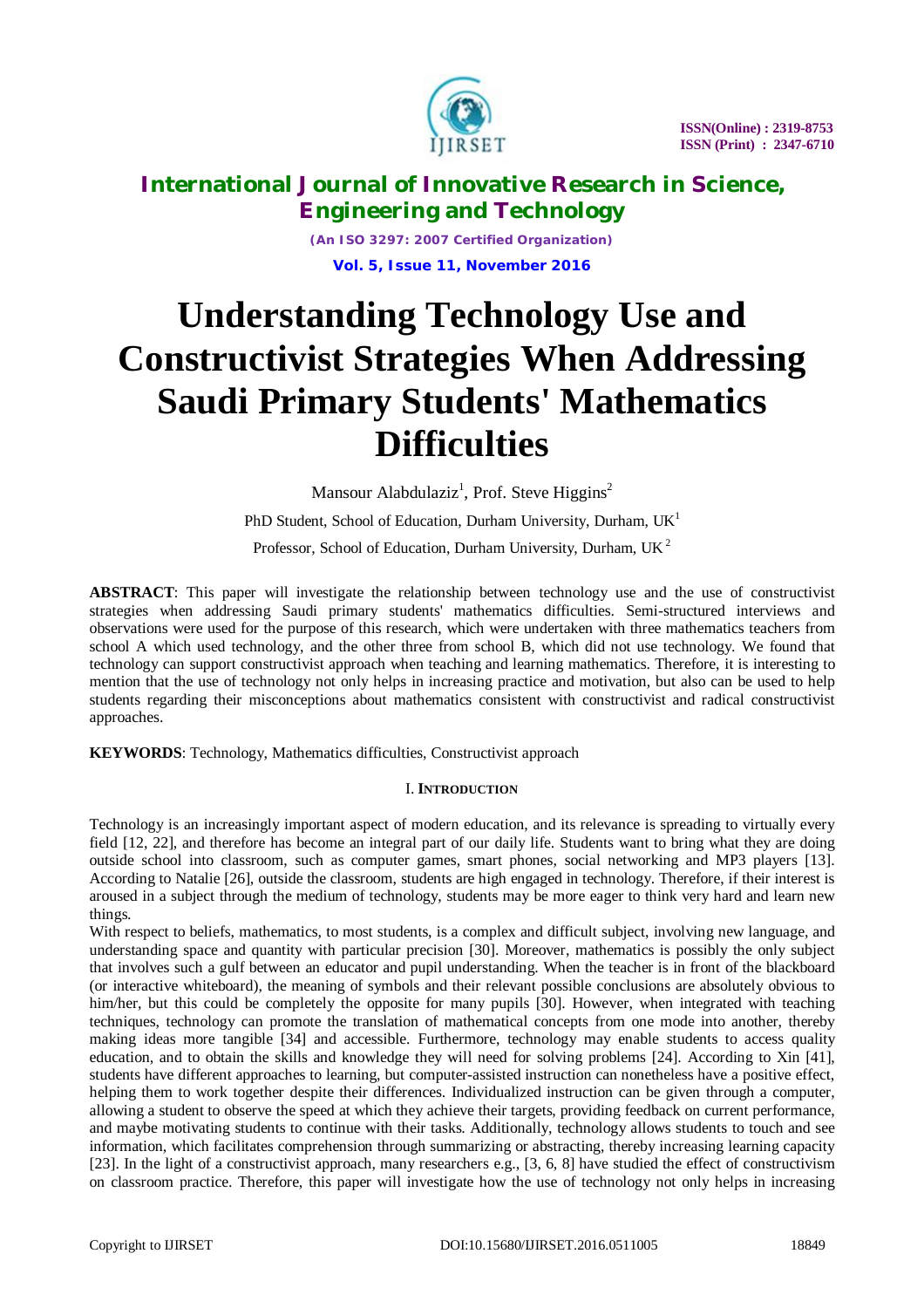

*(An ISO 3297: 2007 Certified Organization)*

### **Vol. 5, Issue 11, November 2016**

practice and motivation, but also we use it to support constructivist and radical constructivist approaches when helping students regarding their misconceptions about mathematics.

### II. **LITERATURE REVIEW**

### *A. HISTORICAL ROOTS OF CONSTRUCTIVISM*

Constructivism has deep historical roots, some claim dating back to Socrates' dialogues with his followers, to whom he posited questions; these questions were designed to lead his followers to realize for themselves the weaknesses in their thinking, to construct meanings on their own and to build self-confidence in one's own thinking [25]. In the early part of the  $20<sup>th</sup>$  Century, the American philosopher and educator Dewey (1859–1952) contributed the idea that educators should work with pupils' current understanding, while also considering the students' previous ideas and interests. This idea led to the evolution of constructivism [10]. Later, Piaget (1896–1980) proposed a constructivist theory based on discovery; this states that teachers should help students to construct knowledge that is meaningful for them rather than rely on passive reception [28]. In addition, Jerome Bruner was also interested in constructivist theory; his theoretical framework is based on themes, in which students are able to build new concepts or ideas based upon their current or past knowledge [5].

Sociologists have added new perspectives to constructivist learning theory. For instance, Lev Vygotsky (1896–1934) was interested in the social aspects of learning, which are most often associated with social constructivist theory [37]. He emphasized that knowledge is first constructed in the social environment [38]. In this century, Karagiorgi and Symeou [18] state, the current perspective of learning is a constructive which is uniquely different, as it is productive, self-regulated, positioned and collaborative. With the immediate availability of information in today's world, it is possible for constructivism to develop into a guiding theoretical basis and supply a theory of cognitive development and learning with a capacity of application to many objectives of learning.

### *B. WHAT IS CONSTRUCTIVISM?*

Constructivism is a learning theory that explains human learning as an active attempt to build knowledge through the learner using their own experiences and mental activity [17]. According to Davis et al. [9], students are expected to formulate their own knowledge, both as individuals and by cooperating with others. As students attempt to solve problems that emerge in the environment, they are required to increase their knowledge with their toolkit of ideas and abilities. Other students and teachers constitute the community whose purpose is to supply the context, present the problems, and to provide the encouragement to motivate mathematical construction. Brooks & Brooks [4], claim that constructivism is not a theory regarding teaching, but rather a theory concerned with knowledge and learning, which describes knowledge as transient, evolutionary, culturally and socially mediated and therefore non-objective. This approach is principally predicated on the idea that it is only through their current understanding that students are able to grasp new situations. Learning is a dynamic process where students, by connecting fresh ideas with their current knowledge, form meaning [27].

A common thread in all of these definitions is the student's active participation in problem-solving by using prior knowledge and experience. In other words, learners are the makers of meaning and knowledge. In contrast to behaviourism, constructivists argue that "knowledge is not passively received but built up by the cognizing subject" [11, p. 182]. Constructivists focus on knowledge as a process, and behaviourists focus on knowledge as a product. Therefore, constructivists came to transform the focus from knowledge as a product to a process [16].

### *C. THE EFFECT OF TECHNOLOGY ON A STUDENT'S MOTIVATION*

Many researchers agree that IWB has a positive effect on student motivation [14, 15, 20, 21, 31, 32, 33]. Wood and Ashfield [40] argued that the large screen and the multimedia capacity of the interactive whiteboard provided a means of engagement which subsequently improved student motivation. It is claimed by Levy [19] that students are motivated by IWBs to respond to questions asked by teachers as a result of the powerful visual and conceptual appeal of the depicted information and also because they enable students to apply a physical interaction with the board as they seek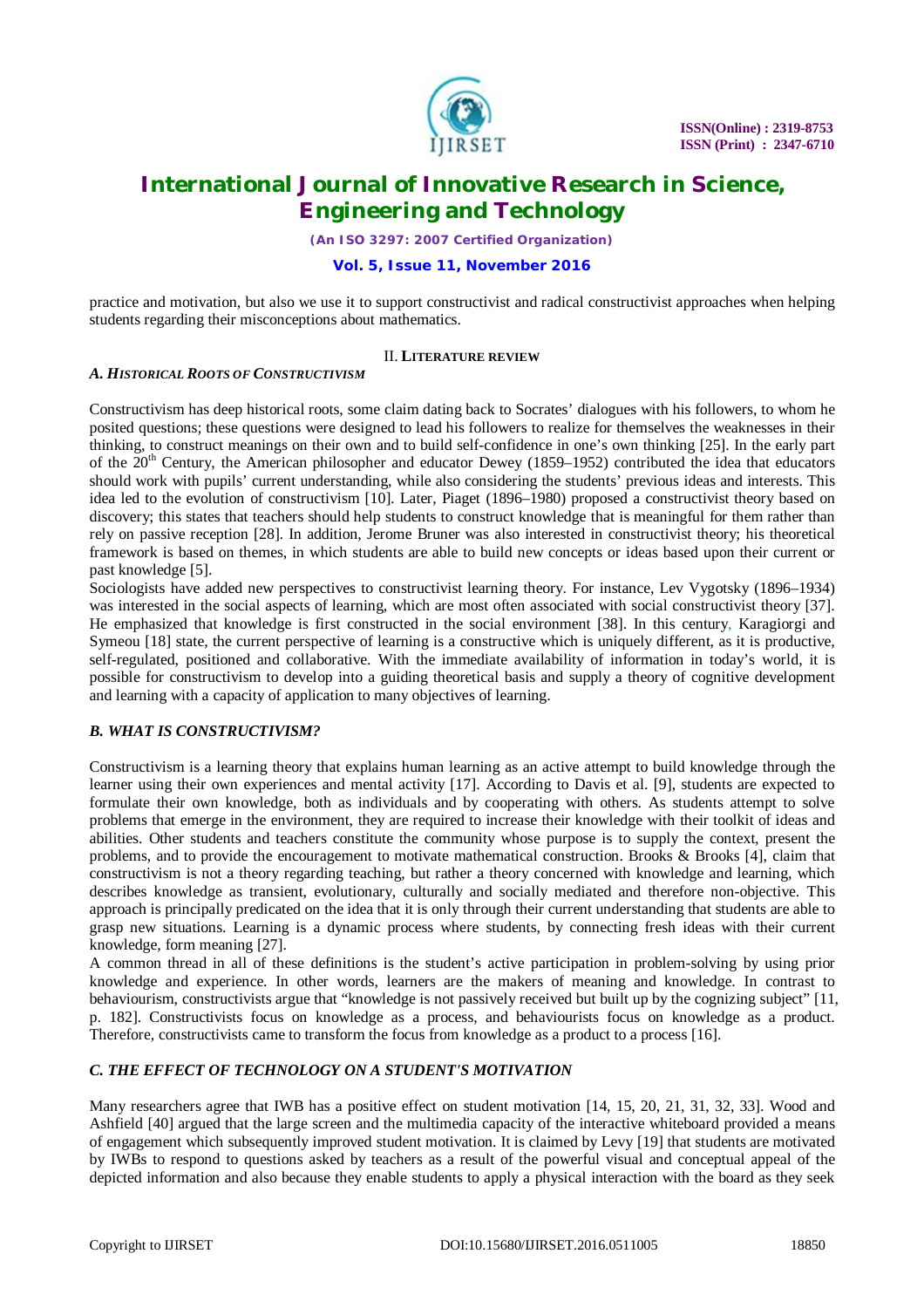

*(An ISO 3297: 2007 Certified Organization)*

#### **Vol. 5, Issue 11, November 2016**

the answers. In the next part, the literature will show evidence from some studies that technology can increase the motivation of the students who have mathematics difficulties. In the next part, the literature will show evidence from some studies that technology can increase the motivation of the students who have mathematics difficulties.

Torff and Tirotta [36] conducted research work to establish to what degree the utilisation of interactive whiteboard technology (IWB) contributed to the level of motivation in mathematics reported by upper elementary students. A total of 773 students (241 4th grade, 260 5th grade, and 232 6th grade) took part in the research study. The number of teachers who participated was 32, and 19 of them stated that they used IWB (the treatment group), and 13 of them noted that they did not widely use IWB (the control group). There were 458 students in the treatment group and 315 in the control group. According to the findings of the research study, a higher level of motivation was displayed by the treatment group students, compared with the control group students. Also, students whose teachers are supportive of the utilisation of IWB technology showed a higher level of motivation, in contrast to students whose teachers are less keen on the use of IWB.

Taylor [35] centred their research work on how teachers can increase student motivation by integrating interactive whiteboard into classroom teaching. The study involved three third-grade classrooms, with varying use of IWB. The analysis included details on multiplication fluency, the capacity to depict the mathematical concepts of multiplication, the opinions of students as indicated in the survey responses, together with end of unit assessment scores. There was an increase in student motivation relating to the use of interactive whiteboard in a very interactive student-directed method. Classroom students who used this interactive technology achieved a higher academic standard, and revealed more good opinions of the interactive whiteboard and mathematics.

### *D. THE EFFECT OF TECHNOLOGY ON SAVE TEACHING TIME AND MINIMIZE ADVERSE OUTCOMES*

Bidaki and Mobasheri [2] found that one of the perceived benefits of technology is saving teaching time. They conducted a study entitled "Teachers' Views of the Effects of the Interactive White Board (IWB) on Teaching" which was implemented in a local authority primary school in Aberdeen, UK. A total of 198 pupils in 7 classrooms from P1 to P7 participated. The information was collected from one interview with the head teacher and four interviews and five questionnaires with teachers. The study indicated participants believed that the IWB is able to improve pedagogical skills, enhance the attention of the students thus saving teaching time. Additionally, this technology may help to reduce the function of classroom teachers and develop an improvement in student skills, for example team work and discussion.

A number of other studies have also identified that Computer Assisted Intervention (CAI) is a useful tool for arithmetic support [7, 29, 39]. For instance, Wilson et al. [39] focused on how technology can help students with mathematics difficulties. They used The Number Race software, which is designed for children aged 5–8, to teach and train them through entertaining numerical comparisons. Researchers designed this software to provide intensive training. The game uses an algorithm, whose task is to establish the knowledge space of each child. The Number Race software experiment was carried out on nine children, during five weeks, using direct observation. They had to play a comparison game, in which there are two main screens. Each screen has a task, such as  $4 + 5 = 9$  and  $3 + 3 = 6$ , although the quantity can be represented in a non-symbolic format, a symbolic Arabic format or a symbolic verbal format. In this situation, the student must carry out a numerical comparison task, choose the larger quantity, pick the screen with the larger quantity, and finish the game within a specific time limit. When the student completes the task in hand, the next task will be more difficult than the previous one. The computer will give the student who successfully completes the task golden tokens, which will help the student progress through the squares on the game board. The player can compete against the computer to make the task more challenging and fun. In higher levels, the student must add or subtract in order to make a comparison, and at the end, the children collect their reward and can start a new phase of play with a new character. The designers used a multidimensional learning algorithm to adapt the difficulty of the program, simulating the children's learning and helping them to learn using three dimensions of difficulty (distance, speed and conceptual complexity). These dimensions constitute the learning space, where children can be presented with a problem at any point in this space. After analysing the children's data through Matlab programs, they found that the software was successful and delivered the expected results, in addition, the researchers received a positive feedback from the students, parents and teachers.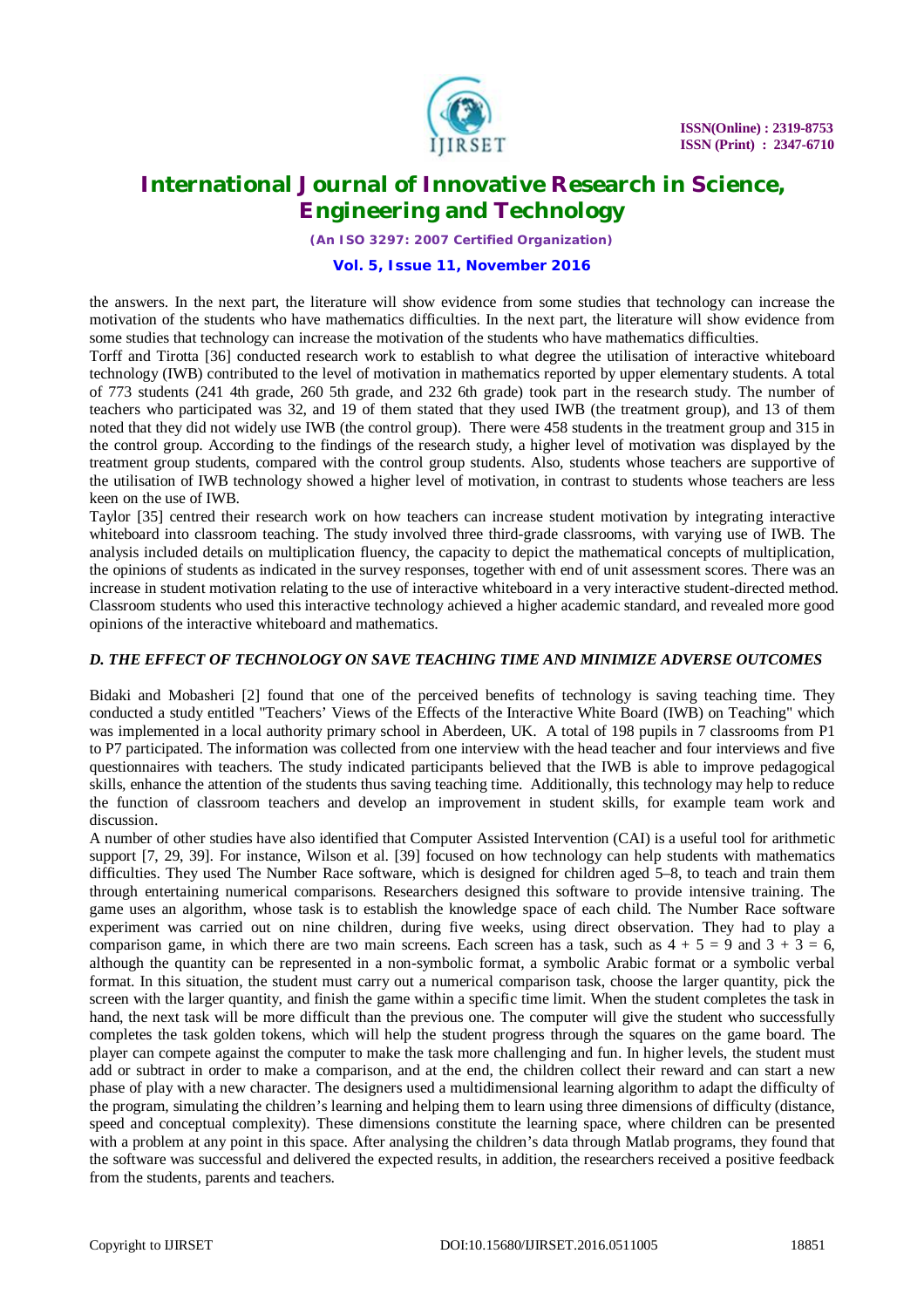

*(An ISO 3297: 2007 Certified Organization)*

### **Vol. 5, Issue 11, November 2016**

### *E. THE EFFECT OF TECHNOLOGY ON BOOST STUDENTS' CONFIDENCE*

A study was conducted by Alabdulaziz [1], the purpose of which was to investigate the effect of technology on the mathematics learning of Saudi primary students with mathematics difficulties, and to investigate the teachers' usage of technology with those students, and their perceptions about using this technology in Saudi Arabia. Overall, the research aims to encourage the use of technology in schools in order to help those students in Saudi Arabia, so that they may achieve their desired outcomes, as well as continue to improve their abilities. He used semi-structured interviews and observations to collect his data, interviewing and observing four mathematics teachers and 12 students at elementary school. Observations were crucial for seeing the effect of technology on the mathematics learning of Saudi primary grade students with mathematics difficulties. However, observation may not have been enough because he wanted to investigate the teachers' usage of technology with those students, and their perceptions about using it, and for these objectives, conducting face-to-face interviews would probably have been the best approach. The study found evidence to suggest that there were positive effects to using technology on the mathematics learning of Saudi primary grade students with mathematics difficulties. These include technologies that can give meanings to numbers, which can remove any necessary barriers to further learning and can enhance the latent strengths of students with mathematics difficulties, thereby boosting their confidence; some technologies can help such students to remember what they have learned (because the brain can more easily understand and remember visual information).

Overall, when we questioned what is the effect of technology on mathematics education, we found many studies that have already addressed this issue, for instance, the studies conducted by [36, 35], all of whom examined the impact that technology has on learning mathematics. The results of those studies demonstrate that the use of technology increases motivation and self-efficacy in mathematics learning. Other studies, such as Bidaki and Mobasheri [2] have found that the role of technology is to save teaching time, and to discourage and minimize adverse outcomes for those students with difficulties in mathematics. In addition, Wilson et al. [39] found the Number Race software to be a powerful tool in mathematics, helping students to simplify their understanding of mathematical operations when more complex skills are required. Finally, a study by Alabdulaziz [1] found that the benefits of technology in the learning of mathematics are giving meanings to numbers, building student confidence and helping them remember something they had already learnt. These studies also indicated the significant positive effects of using technology such as the interactive whiteboard. The current study is consistent with all of the above studies in regard of the view that technology brings positive outcomes into the classroom. However, in this study we found something different from previous studies that the use of technology not only helps in increasing practice and motivation, but also we use it to support constructivist and radical constructivist approaches when helping students regarding their misconceptions about mathematics.

### III. **METHODOLOGY**

### *A. DATA COLLECTION METHOD*

This case study was conducted at two primary schools in Saudi Arabia, with three male mathematics teachers in school A, who use technology with their students who have mathematics difficulties, and three other teachers in school B do not use it with their students.

Each one of these six teachers were interviewed and asked general questions about the use of technology (Part 1). Each was then observed in their classrooms and, finally, every teacher was individually interviewed and asked specific questions to address the research questions (Part 2).

### *B. DATA ANALYSIS*

Firstly, all interviews were recorded and transcribed verbatim after each session. The each transcript, interview data and observation notes were read and re-read. Secondly, thematic coding was used, underlining the text in different colors, and matched data in categories separately which allowed reduction and synthesis of large quantities of information. Thirdly, all the identified commonalities were divided into themes, and supported with quotes.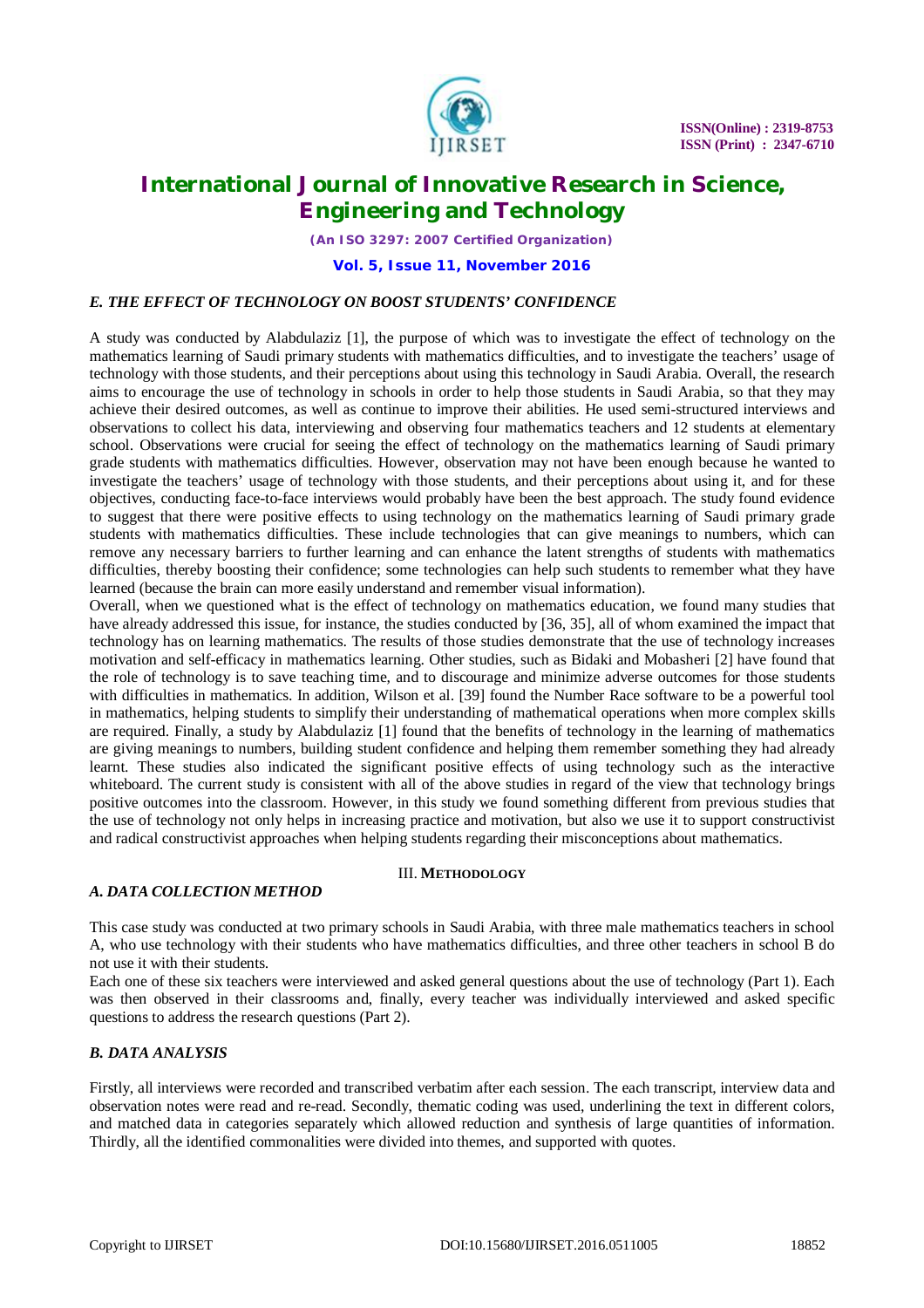

*(An ISO 3297: 2007 Certified Organization)*

**Vol. 5, Issue 11, November 2016**

#### IV. **FINDINGS**

We found that some of the first teacher's students had difficulties in multiplication concepts, which included failing to understand that any number multiplied by zero equals zero and understanding that multiplication does not always make bigger numbers. Their teacher used Mighty mathematics Number Heroes program through the IWB, which benefited from the great features offered by this tool to help students. As a result, during our 45 day observations, we noticed the positive effect of this tool on teaching and learning. This helped the teacher save the lesson through IWB, and open it at any time during the lessons when he needed it to connect the previous information to the new one, saving the teacher precious time. In regard to the students' learning, we found its effects on learning positive; this was evident when we saw the ability of this tool in shifting anxiety and depression among students of mathematics to a more motivational and active state. And particularly on learning multiplication concepts, we found it useful in building students' confidence.

It is interesting to mention in this section how technology can support a constructivist approach when teaching and learning mathematics. We can find the answer to this question through our findings in this study. For instance, some of the third teacher's students have difficulties with multiplication (e.g. some of them imagined that the concept of multiplication is the same role of the concept of addition in terms of dealing with zero, which they think that any number multiplied by zero does not equal zero. Some others when multiplying 500 by 232 they directly dealt with the zero as subtraction rule and for which they borrowed from the next number. In addition, two of the students took a long time to answer to the teacher for  $10 - 7$  or  $8 - 4$ ; sometimes one of them took a long time and answered wrongly such as  $20 - 13 = 5$ ,  $10 - 7 = 6$  and  $8 - 4 = 5$ , which he answered with confidence). And we noticed that this teacher used Number Race software through the IWB to rebuild those students with addition and subtraction, and to be able to reach to the concept of multiplication without difficulty or misunderstanding through this strong construction. Actually, we noticed that IWB had greatly facilitated the dealing with this program in terms of turning on and off, using the teacher figure to highlight any important point to make it clear for the students. This teacher also used the camera to take both photos and videos of those students while using the program.

Indeed, the teacher further took all the pictures and videos from the first two weeks and added them to a PowerPoint presentation, to connect what students learned through The Number Race software and multiplication concepts. For example, when the teacher started to open the first presentation, we found that video clip and pictures embody the students' participation during the first day of their use of that program, and then the teacher started to connect this video on the introduction of the multiplication concepts and so on. Indeed, we noticed that the content and the goal differed from day to day. However, the general idea of this use is that the teacher tried to connect the dealing with zero in addition, subtraction and multiplication at all slides. As a result, the students overcame the difficulties they faced in multiplication concepts and moved from their face of misunderstanding. In addition, the final goal of these slides is to help those students to connect and remember what was learned in zero rule in addition and subtraction lessons and about zero rule in multiplication.

During all the presentations, we noticed that the teacher tried to make the most from the positive features provided by this program, for instance, inserting an image and video from file or insert clip art, slide transitions with simple animation effects such as fading slides in and out, background effects, visual effects such as shading and beveling. All these advantages made his presentations more clear and interesting for those students. Therefore, overall we can say that we noticed the positive impact of these tools (the IWB, Number Race software, the PowerPoint programme and the camera) on teaching and learning mathematics. In teaching, they gave the teacher a quick chance to identify the students' strengths and weaknesses, which made easy for him to build those students correctly, and in learning mathematics generally, they appeared to have a positive effect on students in terms of improving and boosting their recall, these tools were also able to enhance the students' confidence and did not hesitate while answering the teacher's questions.

Moving on to a radical constructivist approach, which looks at software that helps to use a different representation when teaching specific mathematics tasks, this helps students to make sense of the tasks. We can find this in the teaching method of teacher two, who tried to use the IWB with more creativity and innovation in subtraction lesson than the remaining lessons. Because some of his students have difficulties in subtraction which is divided into two parts. The first comprised some students who had difficulties when borrowing from zero in subtraction calculations, for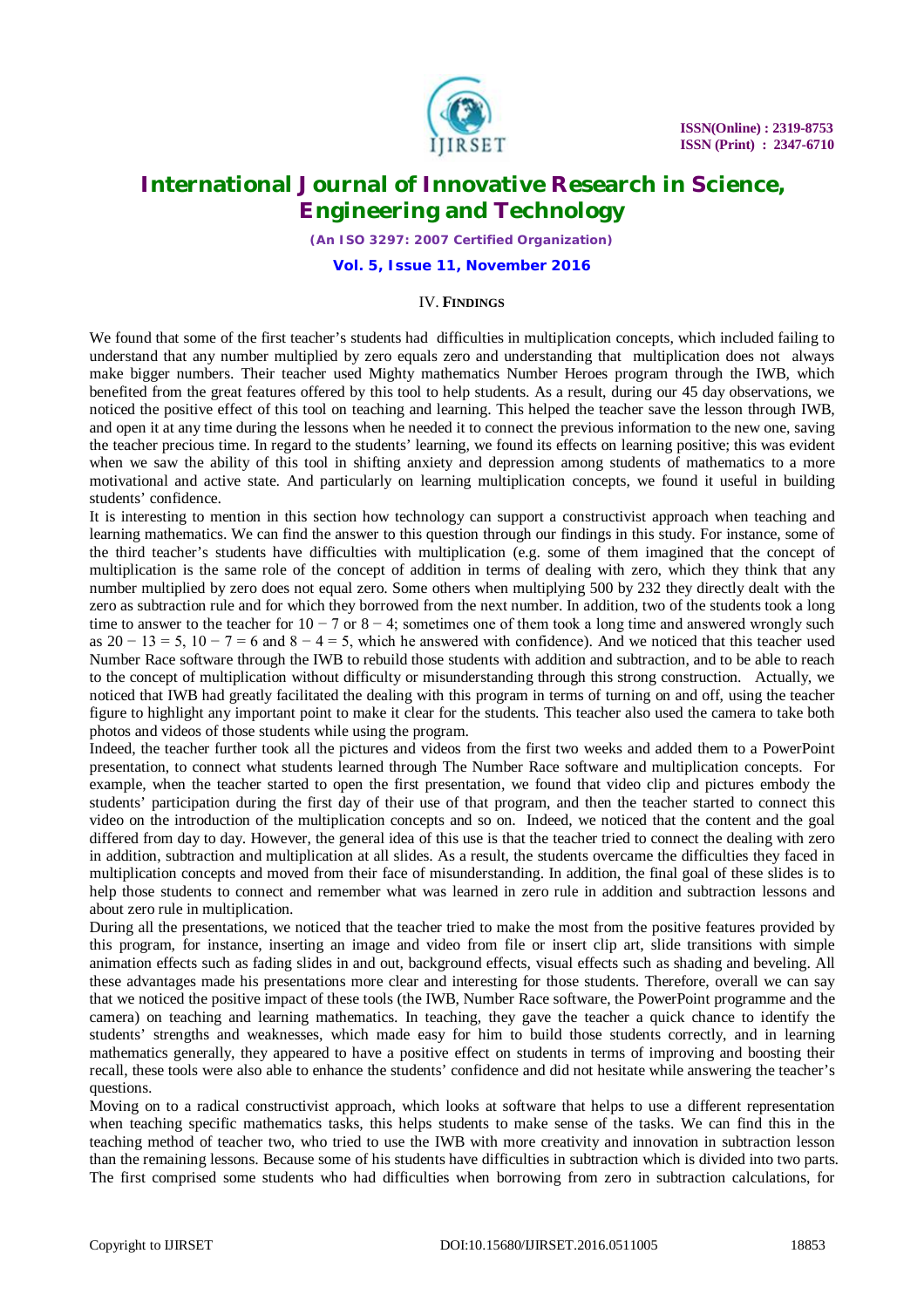

*(An ISO 3297: 2007 Certified Organization)*

#### **Vol. 5, Issue 11, November 2016**

example, when they have to subtract 352 from 500. The second is some others who avoid the first difficulty by starting from  $5 - 3$  and then  $0 - 5$  and  $0 - 2$  when they subtract 352 from 500, and the difficulty became more complex for them because they wanted to avoid dealing with the zero at the beginning of the task, and they made a mistake when they start to solve the task on the left side instead of right side. In addition, we noticed that when some of those students reach to solve  $0 - 5$  and  $0 - 2$ , they answered 5 and 2, and some others stopped solving with a big question mark in their face.

Indeed, as we noticed that when the teacher used the IWB with subtraction lesson, he tried to use something interesting with more effort. For instance, two days before the lesson, the teacher asked six students who had begun to overcome the difficulty of understanding the concept of subtraction to represent and embody subtract 352 from 500 in which the teacher put on the body of each one of them a poster paper with the number written on it. The first student represented the first zero on the right, the second one represented the second zero, the third student for number five and so on. It is important to mention that the teacher put those students in the form of a real task so that under the student who represented the number zero on the right was the student who represented the number two, and then under the student with number second zero was the student with number five, and so on. Then the teacher asked one of the students who had difficulties in understanding subtraction to go to the first student who represented first zero and ask him can I subtract you on two and he answered no it does not work, please go to my neighbour and borrow from him and so on. Eventually, the student reached to the student who represented number five, and he answered yes you can borrow one and take it to the next door which is number zero and so on.

The teacher added some sound effects on this video through IWB beneficiary of the huge potential offered by this tool. For instance, when the student moved from number zero to the next zero, we heard knock sound and fantastic word appeared from IWB which gave more interaction and excitement between those students. As a result, we noticed three aspects of the effect of IWB on students; these include teaching by saving the teacher's time, in learning mathematics generally by overcoming the challenges that arose from these difficulties, and in learning the concept of subtraction particularly by drawing the students' attention that led them to like mathematics which resulted to overcome the difficulties they faced.

Based on the above, we can see clearly how technology can support constructivist and radical constructivist approaches when teaching and learning mathematics; and, in the next chapter, we will discuss both approaches further.

#### V. **DISCUSSION**

As we mentioned in the previous section, some of the third teacher's students had difficulties in the concept of multiplication. Some students failed to understand that any number multiplied by zero equals zero. In addition, two of the students found it difficult to deal with subtraction tasks such as 20 minus 13, for which they took a long time to answer, and answered it wrong. Therefore, their teacher decided to use a constructivist approach with his students through the Number Race software to rebuild those students with addition, subtraction and multiplication concepts and to be able to reach to the concept of multiplication without difficulty or misunderstanding through this strong construction.

Actually, we noticed that technology supported and facilitated the implementation of the constructivist approach. Also we can see the positive impact of this tool and the constructivist approach on teaching and learning mathematics. This included identifying students' strengths and weaknesses. It is important to mention that this effect was considered as a great positive impact on this teacher because two of the mathematics teachers in school B who did not use technology with their students reported to me that it was difficult to recognize the weaknesses of their students easily; as usually the students who had difficulties in mathematics felt embarrassed to raise their hands up in front of their friends to participate in answer any question that was asked by the teacher or if this student had any question to ask the teacher. This embarrassment led to accumulation of all the difficulties and misunderstandings in the students, which resulted to aggravation and continue of the difficulty in the next years of school. All these were because of the type of teaching method that made these difficulties to continue with those students without being discovered and solved.

Moving to the effects of this tool on learning mathematics, we noticed that it helped those students in enhanced confidence and did not hesitate while answering the question. In addition, it also appeared to have a positive effect on students in terms of improving and boosting their recall. For example, at the beginning of each lesson, the teacher did a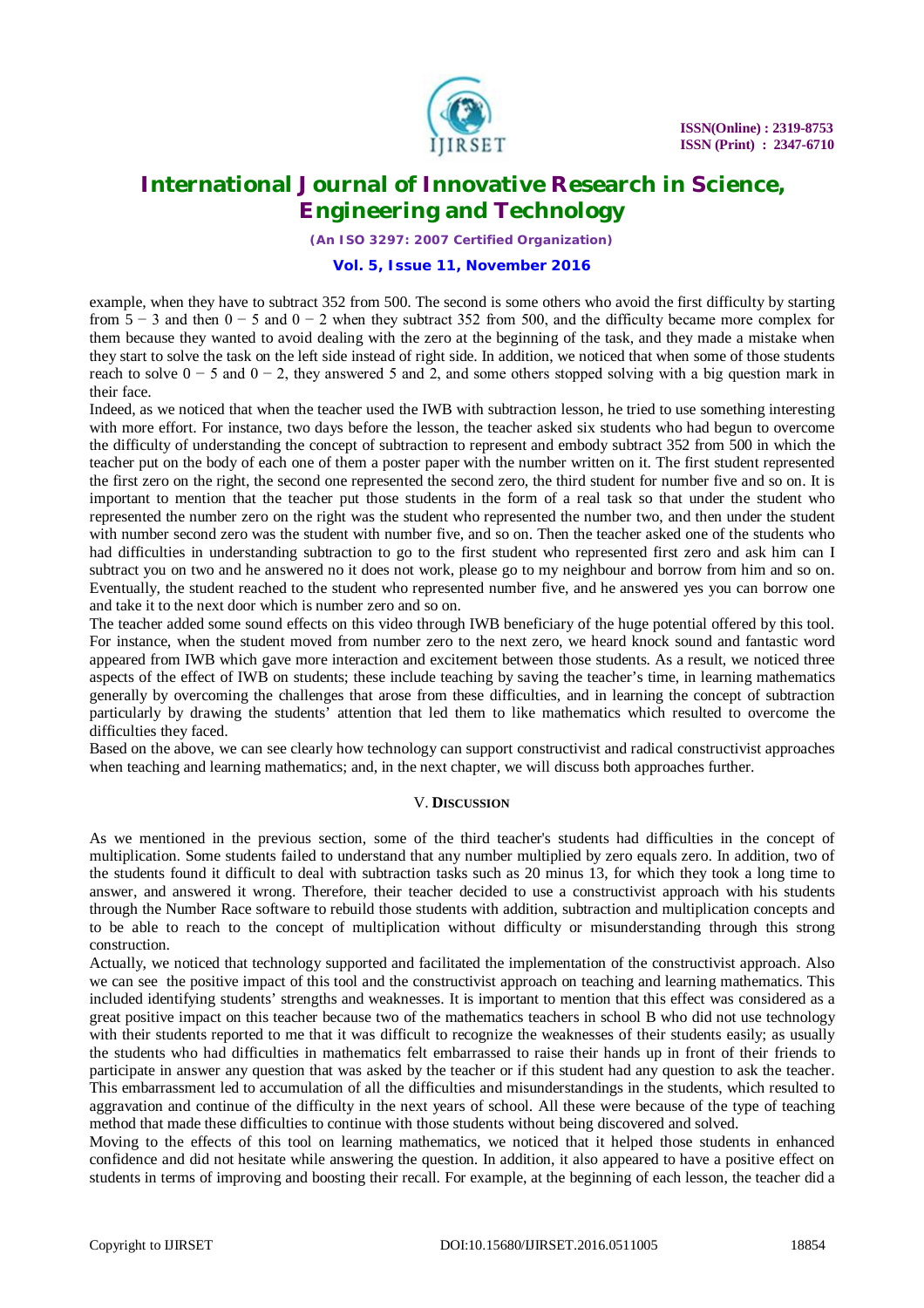

*(An ISO 3297: 2007 Certified Organization)*

#### **Vol. 5, Issue 11, November 2016**

quick review on the previous lesson, to ensure that the students understood the previous lesson well. This led him to build the new lesson on the previous lesson directly. The point that we wanted to reach is that we noticed that all the students remembered the previous lesson and recalled the information easily, because when this teacher used IWB and tried to create a picture in the students' mind which made connections between the picture and mathematics tasks which resulted for students to remember the answer of tasks easily.

Turning to teacher two who tried to use the IWB with more creativity and innovation in subtraction lesson than the remaining lessons, which led him to use different representation for teaching very specific aspects. Because some of his students did not understand how to borrow from zero in subtraction calculations. Therefore, the teacher asked six students to represent and embody subtract 352 from 500 in which the teacher put on the body of each one of them a poster paper with the number written on it. During this presentation the teacher started to record video by camera, and then he added some sound effects on this video through IWB beneficiary of the huge potential offered by this tool. This method drew the students' attention that led them to like mathematics which resulted to overcome the difficulties they faced.

Based on the previous section and the discussion above, we can conclude that teachers one and three used technology for more motivation, different practice and explanation, while teacher two tried to use a different representation to teach the students very specific aspects of mathematics, such as borrowing from zero in subtraction calculations. In addition, we can conclude that the ways in which teachers one and three used technology to help their students with misconception are more consistent with the literature on the constructivist approach to mathematics teaching. However, they may not always be the solution for a specific misconception; we sometimes need a representation to overcome a misconception directly. It is also interesting to mention that the use of technology not only helps in increasing practice and motivation, but also we use it to support constructivist and radical constructivist approaches when helping students regarding their misconceptions about mathematics.

#### VI**. CONCLUSION**

The paper aimed to investigate the relationship between technology use and implementing constructivist strategies when teaching Saudi primary students' mathematics difficulties. Semi-structured interviews and observations were used for the purpose of this research, which were undertaken with three mathematics teachers from school A which used technology, and the other three from school B, which did not use technology. We found that technology can support constructivist approach when teaching and learning mathematics. Therefore, it is interesting to mention that the use of technology not only helps in increasing practice and motivation, but also we use it to support constructivist and radical constructivist approaches when helping students regarding their misconceptions about mathematics.

#### **REFERENCES**

- [1] Alabdulaziz, M., The effect of technology on the mathematical learning of Saudi primary students with dyscalculia. Thesis, (Master), Learning University of East Anglia, 2013
- [2] Bidaki, M.Z., and Mobasheri, N., "Teachers' View of the Effects of the IWB on Teaching", Procedia Social and Behavioral Science, 83, 4, 140-144, 2013
- [3] Black, J. B., and McClintock, R. O., "An interpretation construction approach to constructivist design", 1995.
- [4] Brooks, J., and Brooks, M., "The case for the constructivist classrooms", Alexandria, Va: ASCD, 1993
- [5] Bruner, J., "Child's Talk: Learning to Use Language", New York: Norton, 1983.<br>[6] Brush, T., and Saye, J., "Implementation and evaluation of a student-center
- [6] Brush, T., and Saye, J., "Implementation and evaluation of a student-centered learning unit: A case study", Educational Technology Research & Development, 48, 3, 79-100, 2000.
- [7] Butterworth, B., and Laurillard, D., "Low numeracy and dyscalculia: identification and intervention", ZDM The International Journal on Mathematics Education, 42, 6, 527-539, 2010.
- [8] Cobb, P., "The tension between theories of learning and instruction in mathematics education", Educational Psychologist, 23, 2, 87-103, 1988.
- [9] Davis, R.B., Maher, C.A., and Noddings, N., "Introduction: Constructivist views on the teaching and learning of mathematics", in R. Davis, C. Maher & N. Noddings (Eds.), Constructivist views on the teaching and learning of mathematics (pp.7-18), Reston, Va: National Council of Teachers of Mathematics, 1990
- [10] Dewey, J., "John Dewey, on education :Selected writings", London: Macmillan Publishers, 1961.
- [11] Glasersfeld, E.V., "Radical constructivism : Away of knowing and learning", London &Washington, DC: Falmer Press, 1995.